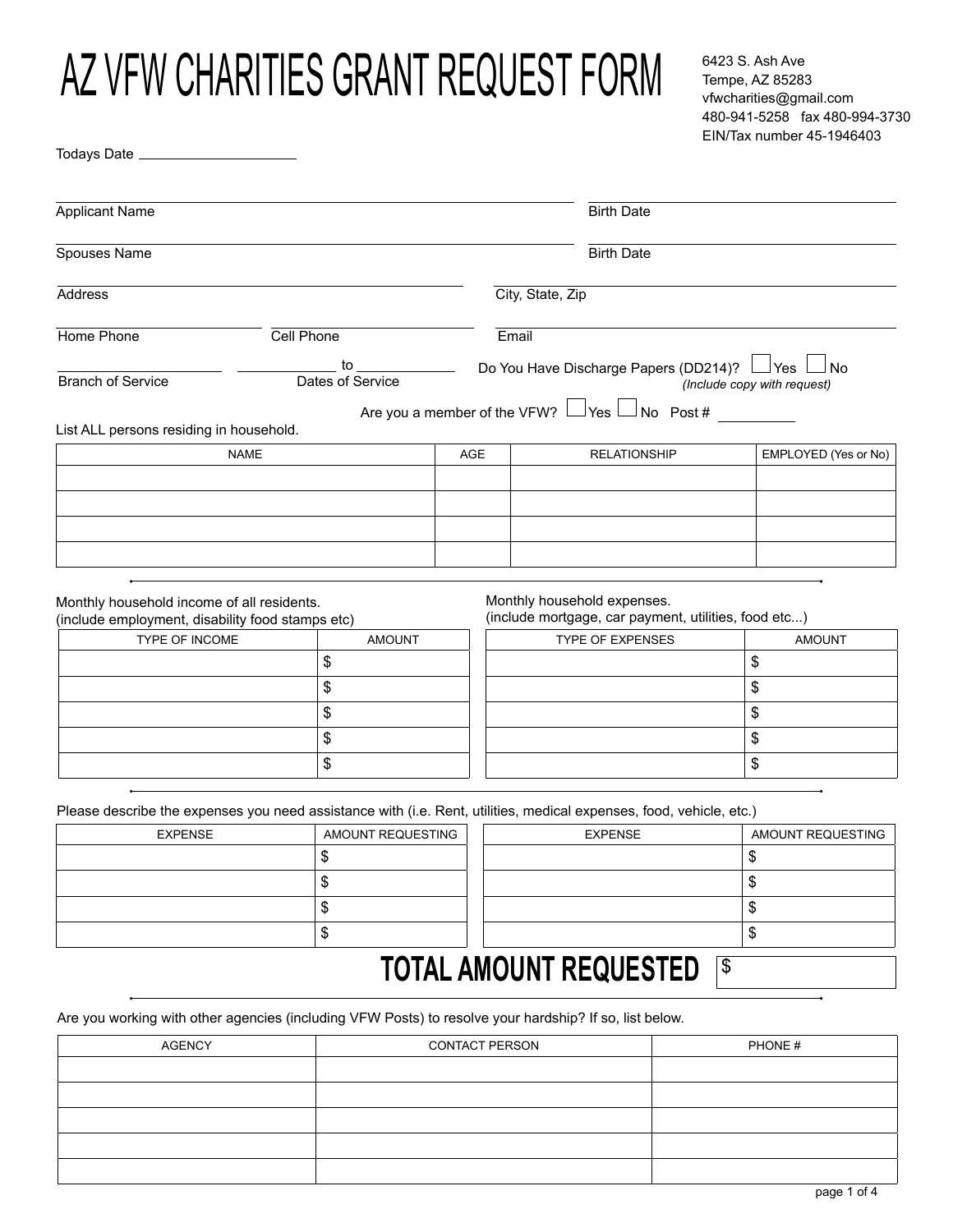Explain what you have done to resolve this hardship. How will you resolve these issues in the future? (attach more sheets if needed)

Documentation needed before your request is considered:

- Proof of Military Service Discharge Papers/DD-214
- Proof of Arizona Residency Drivers license or AZ ID card
- Copy of bills for which you are requesting assistance.
- Contact information of landlord or bank if request is for rent or mortgage.
- First two pages of previous year's Federal Income Tax Return
- Previous month of all bank statements showing transaction history.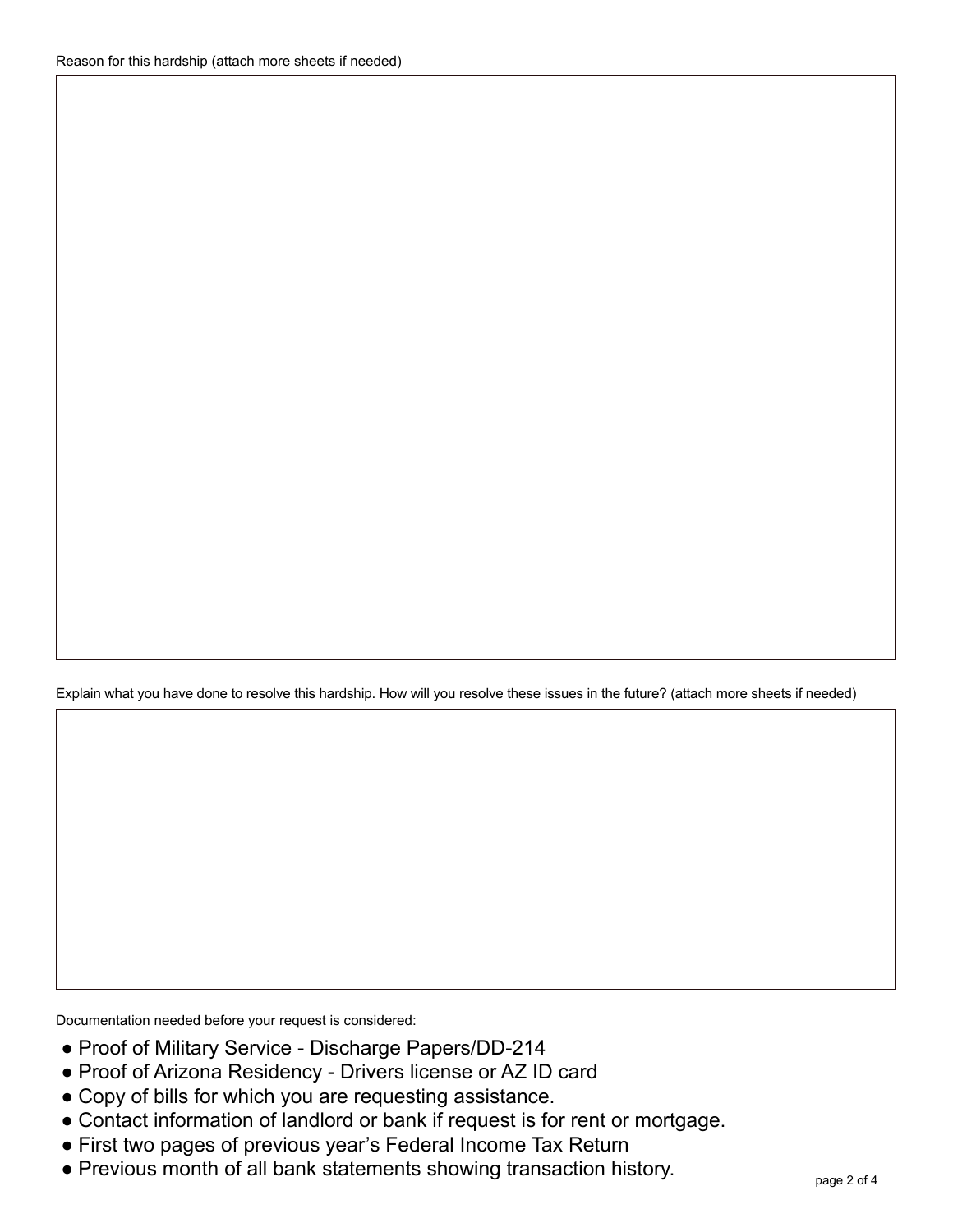## VETERANS OF FOREIGN WARS OF ARIZONA CHARITIES VETERANS ASSISTANCE PROGRAM ELIGIBILITY CRITERIA

 ● The veteran must be a veteran with an "honorable"' discharge not related to misconduct or a violation of the uniform Code of Military Justice (UCMJ).

• Current member of the U.S. Armed Forces or its Reserve or National Guard component and must have completed at least 180 days of Active duty service.

 ● Immediate Family member of Veteran (as described above) is defined as household dependent of veteran which may include Spouse of veteran, child of veteran under 13 years of age or other dependent person of Veteran as defined by Arizona Charities.

- The Veteran/applicant must be a legal resident of the State of Arizona
- The grant will NOT be considered if the applicant:
	- Currently incarcerated
	- Under indictment for a criminal offense
	- Party to a civil action including Divorce
	- Registered as a sex offender
	- Voluntarily quit job
- Went on vacation / Bereavement
- Loaned money to others before paying bills
- Financial mismanagement by self or others, or
- Due to Bankruptcy
- Currently in "eviction notice" status

#### **Expenses Eligible For Possible Consideration Of Grant:**

HOUSEHOLD - mortgage, rent, insurance, phone and utilities VEHICLE - payments, insurance, child care - day care (emergency cases only) MEDICAL - medications, emergency room, etc.

#### **Expenses Ineligible for consideration for payment:**

- Credit cards, Military charge cards, or retail store credit cards.
- Personal, student, payday loans or title loans.
- Cable, Internet and secondary phone.
- Cosmetic or investigational medical procedures and expenses.
- Taxes –property or otherwise.
- College Expenses.
- Furniture rentals.
- Any other expense not determined to be a basic life need.

*The eligible and ineligible expense lists are not all inclusive and each expense will be considered on a case-by-case basis. Payment will be made at the discretion of the approval committee and their vote is final. There is no appeal process. Payments are made directly to creditors.*